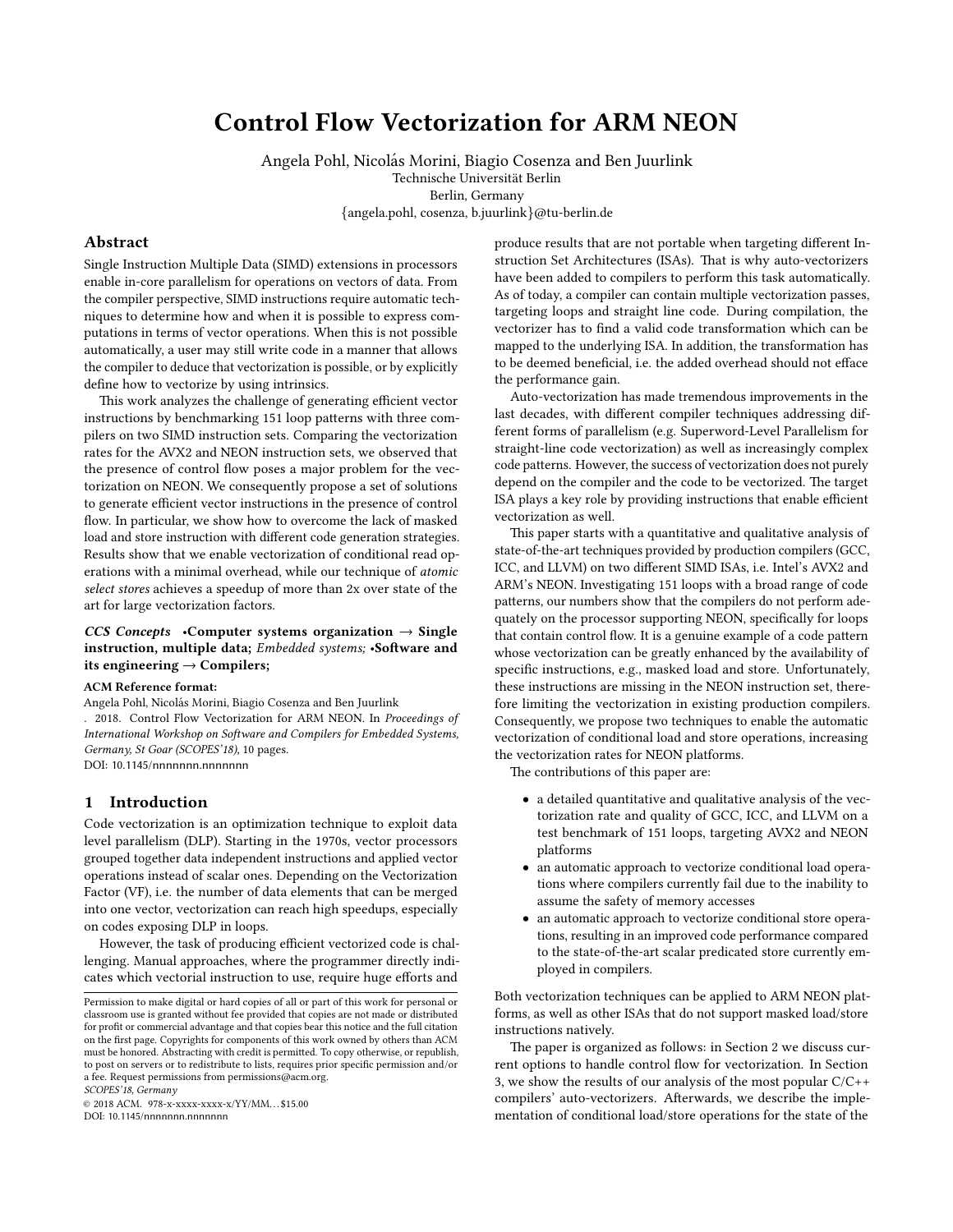<span id="page-1-2"></span>

|                        | gcc 7.2.0                                      | <b>LLVM 5.0.0</b>                                               | icc 18.0.1                               |
|------------------------|------------------------------------------------|-----------------------------------------------------------------|------------------------------------------|
| Vectorized Setup       | -std=(c11 c++11) -03 -ffast-math -march=native |                                                                 | $-std=(c11 c++11) -0fast (-xavx -xavx2)$ |
| Added for Scalar Setup | -fno-tree-vectorize -fno-tree-slp-vectorize    | -fno-vectorize -fno-slp-vectorize                               | -no-vec                                  |
| Added for Reports      | -fopt-info-vec-all=report.lst                  | -Rpass=loop-vectorize -mllvm<br>-debug-only=loop-vectorize, SLP | -gopt-report=1 -gopt-report-phase=vec    |

#### Table 1. Overview of compiler flags and versions

art, as well as our new proposed solutions in Section [4.](#page-4-0) In Section [5,](#page-7-0) we show the performance improvements achieved by our proposed approaches, and the paper is concluded in Section [6.](#page-8-0)

# <span id="page-1-0"></span>2 Related Work

Manually programming SIMD units with either intrinsics or in assembly language is an error prone and time consuming activity, whose output highly depends on the target architecture. A more productive and portable alternative is to rely on compiler-based automatic vectorization (auto-vectorization), which tries to replace scalar instructions with vectorial ones. Auto-vectorization mainly relies on two approaches: Loop-Level Vectorization (LLV) [\[3\]](#page-9-1) and Superword- Level Parallelization (SLP) [\[13\]](#page-9-2).

LLV, used since the advent of vector processors [\[22\]](#page-9-3), is the preferred technique in today's compilers due to the potentially low vector utilization in SLP [\[18\]](#page-9-4). In a related study from 2011, Maleki et al. [\[14\]](#page-9-5) analyzed the state of the art of the gcc, icc, and XLC vectorizers with three different benchmarks. A second study by Mitra et al. from 2013 [\[15\]](#page-9-6) performed a comparison of performance gains on platforms with SSE and NEON SIMD extensions. However, the authors did not utilize auto-vectorizers, but manually vectorized the codes.

An important aspect of LLV is the generation of efficient vector instructions in the presence of control flow. Control flow may diverge because a condition might be true for some scalar instances and false for others, therefore requiring specific solutions such as masking. Allen et al. [\[2\]](#page-9-7) first worked on solving control flow vectorization by converting control flow dependences to data dependences. They developed a translator, the Parallel Fortran Converter, which implemented an *if-conversion* phase that attempts to eliminate all goto statements in the program. Erosa and Hendren [\[7\]](#page-9-8) introduced an algorithm that eliminates each goto in control flows by first applying a sequence of goto-movement transformations followed by the appropriate goto elimination. Karrenberg [\[11\]](#page-9-9) describes a multiphase algorithm for OpenCL codes where masks are computed for every edge of the control flow graph, storing information about the flow of control in the function; subsequently, select instructions that discard results of inactive instances are introduced where necessary. Parts of the control flow graph where the instances may take different paths are linearized, i.e., all branches except for loop back edges are removed and code of originally disjoint paths is merged into one path.

If-conversions have been used to in the context of improving instruction level parallelism with (non-vectorial) predicated instructions as well. August et al. [\[5\]](#page-9-10) investigated how compilers should appropriately balance control flow and predication to achieve efficient execution, and studied how this is tightly coupled with scheduling decisions and processor characteristics.

Control flow issues also arise from irregular codes, which have been handled with specific vectorization approaches; examples are trees [\[10\]](#page-9-11), irregular data structures [\[19\]](#page-9-12), or irregular strides [\[12\]](#page-9-13). Attempts to support control-flow have been investigated also for SLP vectorization [\[20\]](#page-9-14).

An alternative approach is the design of better programming models that addresses the code generation of such patterns (an overview of programming models for vectorization has been conducted by Pohl et al. [\[17\]](#page-9-15)). A particular interesting model is provided by the ispc compiler [\[16\]](#page-9-16), which implements special features for control flow: masking is handled with an explicit execution mask and keywords (e.g., unmasked); special support for coherent control flow statements (e.g., the cif keyword); an efficient way to handle data races within a gang (a group of program instances running together): any side effect from one program instance is visible to other program instances in the gang after the next sequence point in the program (for vectorization, this semantic is more efficient than OpenCL's barrier()).

Efficient vectorization also depends on the ISA design. Intel vectorial instructions [\[8\]](#page-9-17), for instance, provide masked load and store [\[9\]](#page-9-18), which drastically simplify the generation of vector code in control flow. The Scalable Vector Extension (SVE) [\[21\]](#page-9-19), a novel instruction set designed for HPC workloads on ARMv8-A, emphasizes the importance of predication for vectorization with dedicated predication registers to efficiently handle active and inactive lanes of non-fixed-length vectors. Unfortunately, the current NEON instruction set [\[4\]](#page-9-20) does not have similar features, and is lacking the masked load and store operations present in AVX2. This work starts from the observation that this is a major problem for vectorization and requires different code generation strategies in order to produce efficient vectorized code.

## <span id="page-1-1"></span>3 Vectorization Analysis

### 3.1 Experimental Setup

To understand the state of the art of the most popular  $C/C++$  compilers' auto-vectorizers, we ran a set of benchmark kernels on x86 and aarch64 architectures which support Intel's AVX2 or ARM's NEON vector instruction set. For this purpose, we used one of the benchmarks from Maleki et al.'s related study.

The Test Suite for Vectorizing Compilers (TSVC) [\[1\]](#page-9-21) was originally published by Callahan, Dongarra, and Levine in 1988 and contained 135 Fortran loops [\[6\]](#page-9-22). Those were ported to C, outdated language constructs were removed, and 23 loop patterns were added [\[14\]](#page-9-5). Currently, the benchmark consists of 151 basic loops, grouped and numbered by vectorization challenge, such as loop peeling, statement reordering or data dependences. In TSVC, each loop itself contains only a few statements, i.e. loop bodies are short in terms of instructions. This synthetic setup is needed to test vectorization for very specific code patterns.

In our assessment, we used three popular C/C++ production compilers: the Gnu Compiler Collection (gcc), the Intel C Compiler (icc), and LLVM using the Clang frontend in their respective latest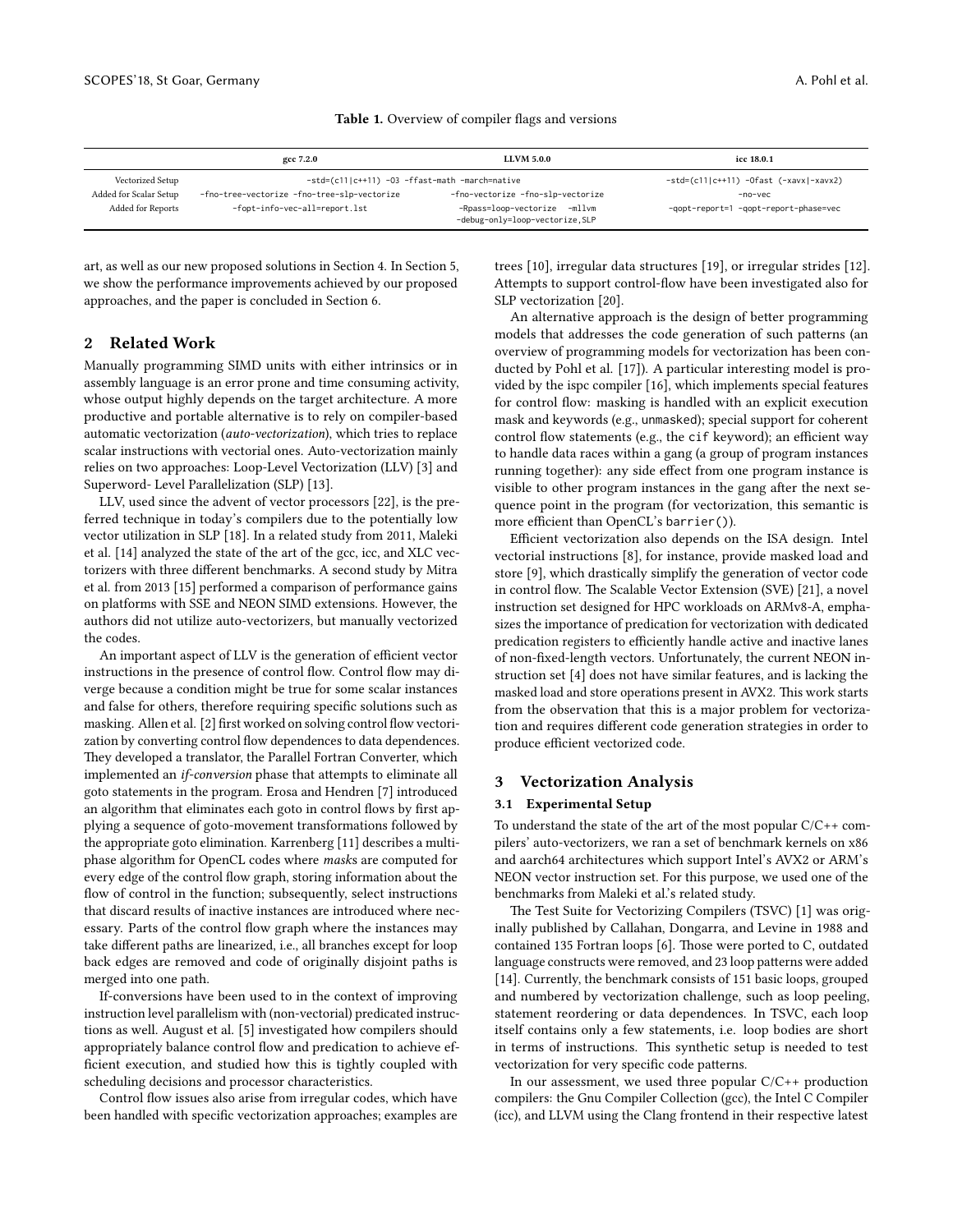version (see Table [1\)](#page-1-2). Only standard compiler flags were applied for benchmarking, and no further code annotations were added with the exception of pragma annotations to enforce data alignment. However, we did use a debug build of LLVM's release to obtain detailed vectorization reports. An overview of the compiler setups is provided in Table [1.](#page-1-2)

The most commonly used SIMD extensions today are Intel's AVX2 and ARM's NEON. Although newer SIMD extensions have been introduced, they are not yet commonly available. For example, Intel's AVX-512 is only available on their Xeon Phi platform, while ARM's successor of NEON, SVE, has been announced, but no product is on the market yet.

We therefore chose a server and a desktop processor with AVX2, as well as an embedded processor supporting NEON. The profiled server processor is an Intel Xeon E5-2679, while the desktop processor is an Intel i5-7500. Both support 256 bit floating point and integer operations, i.e. a vectorization factor of 8 is the maximum for our single-precision floating point benchmark. Choosing two processors with the same SIMD extension furthermore allows us to compare different implementations of the same instruction set and analyze their impact on vectorization rate and quality. Due to the backwards compatibility of x86 architecture, we were also able to run the benchmark targeting the older SSE4.2. These results are useful to understand if the progress in vectorization stems from an improved compiler, or an improved hardware ISA when comparing to previously published analysis numbers.

In order to compare the x86 results with a NEON ISA, we ran the benchmarks on an ARM Cortex-A53 as well. This ARMv8 architecture supports 128 bit vector operations, i.e. a maximum vectorization factor of 4 for single-precision floating point operations. Since the icc compiler does not generate code for aarch64 architectures, we only present gcc's and LLVM's results for that hardware. All numbers are generated on a single core without further parallelization techniques that could overshadow the vectorization results, for example multi-threading.

### <span id="page-2-1"></span>3.2 Vectorization Rate

The first metric to analyze is the vectorization rate, i.e. the number of loops that have been vectorized. Here, we test if a compiler is able to find a legal code transformation to vectorize a pattern. This incorporates the code analysis, transformation and a profitability analysis. For each compiler, results may vary across platforms due to the different underlying ISAs. For example, a certain instruction type can be essential for vectorization, but it may not be supported on all platforms. The ISAs also impact the profitability analysis. For example, larger SIMD vectors can allow for a bigger VF, which can result in a vectorization to be profitable despite the added overhead.

The obtained vectorization rates, sorted by TSVC's pattern groups, are shown in Table [2.](#page-3-0) In this table, we listed the number of vectorized loops for the AVX2 and NEON instruction set (if applicable), as well as the average speedup for the vectorized loops. As a comparison, we furthermore added results for the SSE4.2 extension, which highlights the progress made in vectorization due to improved SIMD ISAs.

Out of the 151 TSVC loop patterns, GCC is able to vectorize 64 loops for SSE4.2 (42%), 72 loops for AVX2 (48%), and 63 loops on the A53 (42%). In the related study from 2011, GCC was able to vectorize 59 loops (39%) on an Intel Nehalem i7 processor, utilizing the SSE4.2 SIMD ISA. It therefore shows an improvement in the compiler's

<span id="page-2-0"></span>

Figure 1. Vectorization rates of the TSVC benchmark, classified by speedup factor

auto-vectorization by 3%. However, Maleki et al.'s numbers are not solely based on the vectorization reports, but also on resulting speedup. A loop is considered vectorized if a speedup of at least 15% is achieved. In contrast, we base our analysis on the compilers' vectorization report and therefore capture codes that do not benefit from vectorization or even exhibit a slowdown. Nonetheless, we classified our results by speedup factor as well, but limited this analysis to the current SIMD extensions AVX2 and NEON. The results are depicted in Figure [1.](#page-2-0) Assuming the same minimum speedup factor of 1.15 and removing loops that exhibit slowdowns or scalar performance, gcc is able to vectorize 58 loops on the E5 (44%), 67 loops on the i5 (44%), and 59 loops on the A53 (39%).

The vectorization rates of icc are significantly higher than gcc's. It is able to vectorize 107 loops (72%) for SSE4.2 and 108 loops (72%) for AVX2 on the i5 platform. For SSE4.2, this marks an increase from 90 to 96 beneficially vectorized loops, i.e.  $+6\%$ . However, the vectorization rate is not the same for AVX2 on the E5 Xeon platform. Here, only 99 loops (66%) are vectorized. When looking at the performance classification in Figure [1,](#page-2-0) it can be seen that the number of loops that were vectorized but show now speedup is higher on the i5 platform, reducing the difference in beneficial vectorization to four loops. A further analysis of the runtimes show that these differences are indirect adressing patterns, which were not deemed beneficial on the E5 platform, but on the i5. LLVM's vectorization rates are also higher than the ones achieved by gcc's, albeit not as high as icc's. It is able to vectorize 63 loops for SSE4.2 (42%), 76 loops for AVX2 (50%), and 66 loops on the A53 (44%). Applying the metric to filter loops with speedup only, 67 loops are profitable on the E5 (44%), 68 on the i5 (44%), and 58 on the A53 (38%). Furthermore, LLVM produces the highest rate of slowdowns on the AVX2 architectures. An analysis showed that this is likely due to a bug in the address calculation scheme of the scalar fall-back option.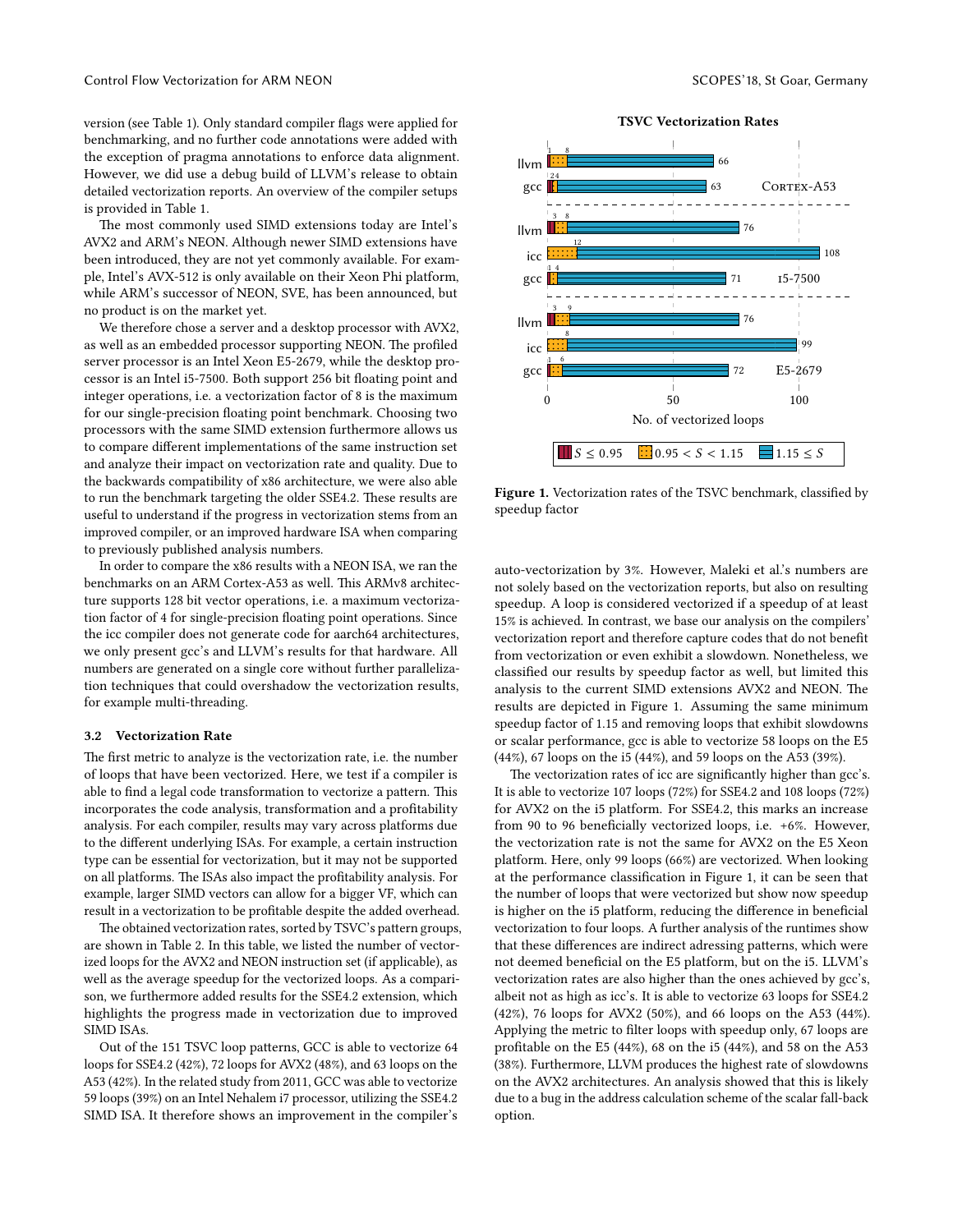<span id="page-3-0"></span>Table 2. Number of vectorized patterns sorted by pattern groups for three different SIMD extensions; numbers in parentheses indicate average speedups on the E5-2679 and Cortex-A53, respectively

|                                 |                                   |                |             | <b>LLVM</b> |             |           | gcc         | icc         |            |            |
|---------------------------------|-----------------------------------|----------------|-------------|-------------|-------------|-----------|-------------|-------------|------------|------------|
| Pattern Group                   | Pattern IDs                       | $\#$           | SSE4.2      | AVX2        | <b>NEON</b> | SSE4.2    | AVX2        | <b>NEON</b> | SSE4.2     | AVX2       |
| Dependences                     | $11^*$ , $14^*$                   | 15             | 7(1.52x)    | 7(1.49x)    | 7(2.81x)    | 7(2.16x)  | 8(1.78x)    | 8(2.52x)    | 10(1.90x)  | 8(2.02x)   |
| Induction Var Recognition       | $12*$                             | 8              | 3(1.59x)    | 4(1.49x)    | 3(2.90x)    | 5(1.50x)  | 5(1.55x)    | 5(1.94x)    | 5(1.53x)   | 4(1.62x)   |
| Data Flow Analysis              | $13^*$ , $15^*$                   | $\overline{4}$ | 3(2.22x)    | 3(2.00x)    | 4(3.45x)    | 2(2.38x)  | 2(3.89x)    | 3(2.79x)    | 4(2.38x)   | 42.91(x)   |
| Control Flow                    | $16^*$ , $27^*$ , $44^*$ , $48^*$ | 22             | 1(0.87x)    | 11(1.46x)   | 2(1.25x)    | 4(2.06x)  | 4(2.59x)    | 4(1.70x)    | 18(1.66x)  | 18 (1.77x) |
| Symbolic Resolution             | $17*$                             | 6              | 5(2.38x)    | 5(2.41x)    | 5(3.79x)    | 3(2.22x)  | 3(2.54x)    | 3(3.07x)    | 3(2.59x)   | 3(2.71x)   |
| <b>Statement Reordering</b>     | $21*$                             | 3              |             |             |             |           |             |             | 3(1.68x)   | 3(1.62x)   |
| Loop Distribution               | $22*$                             | 3              | 1(2.94x)    | 1(2.95x)    | 1(4.38x)    | 1(2.91x)  | 1(2.89x)    | 1(0.81x)    | 3(1.31x)   | 3(1.40x)   |
| Loop Interchange                | $23*$                             | 6              | 1(1.04x)    | 1(1.03x)    | 1(1.04x)    | 3(2.79x)  | 3(4.09x)    | 3(2.08x)    | 4(1.49x)   | 4(1.43x)   |
| Node Splitting                  | $24*$                             | 6              | 2(1.62x)    | 2(1.71x)    | 2(2.07x)    | 1(1.65x)  | 1(1.92x)    | 1(1.99x)    | 6(2.08x)   | 6(2.13x)   |
| Scalar/Array Expansion          | $25^*$ , $26^*$                   | 12             | 5(1.52x)    | 6(1.66x)    | 5(3.10x)    | 3(1.36x)  | 3(1.46x)    | 3(1.69x)    | 6(1.78x)   | 6(1.73x)   |
| <b>Index Set Splitting</b>      | $28*$                             | $\overline{c}$ | 1(1.57x)    | 1(1.62x)    | 1(1.88x)    | 1(1.83x)  | 1(1.85x)    | 1(1.87x)    | 1(1.70x)   | 1(1.63x)   |
| Loop Peeling                    | $29*$                             | 3              |             |             |             |           |             |             | 2(2.54x)   | 2(2.61x)   |
| Diagonals                       | $210*$                            | 3              | 1(1.00x)    | 1(1.00x)    |             | 1(1.00x)  | 1(1.00x)    |             | 1(1.00x)   | 1(0.99x)   |
| Reduction                       | $31^*$ , $v^*$                    | 28             | 18 (11.75x) | 19 (15.93x) | 18(3.91x)   | 20(6.91x) | 22 (12.08x) | 19(2.84x)   | 23 (3.00x) | 22(4.68x)  |
| Search Loops                    | $33*$                             | $\overline{c}$ |             |             |             |           |             |             | 1(1.91x)   | 1(3.25x)   |
| Loop Rerolling                  | $35*$                             | $\overline{4}$ | 41.43(x)    | 4(2.48x)    | 4(1.76x)    | 2(1.75x)  | 2(1.80x)    | 2(2.54x)    | 2(2.04x)   | 2(1.85x)   |
| <b>Indirect Addressing</b>      | $411*$                            | 6              |             |             | 2(1.88x)    | -         | 5(2.46x)    |             | 4(1.37x)   |            |
| <b>Statement Function Calls</b> | $412^*$ , $47^*$                  | 2              | 2(1.48x)    | 2(1.56x)    | 2(2.75x)    | 2(1.60x)  | 2(1.88x)    | 2(2.29x)    | 2(1.78x)   | 2(1.62x)   |
| Equivalencing                   | $42*$                             | 5              | 5(1.49x)    | 5(1.49x)    | 5(2.01x)    | 5(2.11x)  | 5(2.03x)    | 5(2.99x)    | 5(1.97x)   | 5(2.24x)   |
| Parameters                      | $43*$                             | $\mathbf{1}$   | 1(2.19x)    | 1(2.11x)    | 1(3.98x)    | 1(1.91x)  | 1(2.24x)    | 1(2.88x)    | 1(2.55x)   | 1(2.33x)   |
| <b>Intrinsic Functions</b>      | $45*$                             | 3              | 3(1.77x)    | 3(6.81x)    | 3(3.17x)    | 3(2.55x)  | 3(31.0x)    | 3(3.15x)    | 3(2.95x)   | 3(3.84x)   |
| Other                           | $32^*$ , $34^*$ , $49^*$          | 7              |             |             |             |           |             |             |            |            |
| Sum                             |                                   | 151            | 63          | 76          | 66          | 64        | 72          | 63          | 107        | 99         |

Overall, the results also show that there are pattern groups that are not vectorized by any compiler (recurrences, packing, and vector semantics) and pattern groups that were vectorized by only one compiler (statement reordering, search loops) or only for specific platforms (indirect addressing). We will discuss further details for the differences in target hardware in section [3.4.](#page-3-1)

### 3.3 Vectorization Quality

Apart from the vectorization rate and the speedup classification, the execution times must be examined in more detail. This is necessary because speedup is a relative measure, i.e. it is related to the scalar code execution time. Hence measuring the average speedup provides an insight of how well a compiler can improve its own scalar code. However, this metric is not suitable to compare the quality of the produced code with the results from other compilers since they do not share the same baseline. We therefore calculated the geometric means of all loop execution times, including the nonvectorized ones. Including all test loops is critical because each compiler vectorizes a different subset of patterns (a trait that we will discuss in section [3.4\)](#page-3-1). With these numbers, it is possible to determine an average speedup factor that the compiler can achieve. It is also possible to compare these numbers to a common baseline and we chose GCC's scalar execution time for this purpose. The results are presented in Figure [2.](#page-4-1)

The measurements show that ICC is significantly better for the basic loop patterns of TSVC on x86 platforms, which is consistent with the vectorization rate analysis from the previous discussion. Furthermore, GCC is ahead of LLVM for x86 platforms, but shows comparable performance on the ARM processor.

### <span id="page-3-1"></span>3.4 Differences between AVX2 and NEON Vectorization

The subsets of TSVC loops that are vectorized depend on the compiler and the target ISA, while our analysis of vectorization rates in Section [3.2](#page-2-1) indicates that different implementations of the same ISA only have a minor impact. The only exception is icc with a different benefit analysis for indirect addressing schemes when vectorizing for AVX2. In our case, only gcc vectorized one loop more on the E5 platform, and icc did not vectorize indirect addressing patterns on the E5. Both compilers decided to forgo vectorization due to their cost models deeming the transformation not beneficial. It indicates that the vectorizers are able to find correct code transformations, however. Otherwise the same set of loops was vectorized on the two AVX2 platforms, although with different speedups. Nonetheless, there are significant differences between the compilers and their vectorization rates for the two instruction sets. These differences are depicted with a set of Venn diagrams in Figure [3.](#page-4-2)

When looking at the AVX2 ISA, icc is able to vectorize significantly more loops than its two competitors (108 vs. 72 and 76, respectively). However, there are a few loops that either gcc (3) or LLVM (5) can vectorize, but where icc fails. These patterns require certain dependence testing or loop-rerolling to be vectorized. LLVM, for example, is able to vectorize the unrolled loops with its SLP vectorization pass.

The difference in the vectorization algorithms of gcc and LLVM shows for both ISAs, AVX2 and NEON. In both cases, either compiler is able to vectorize 10-15 codes exclusively. When examining the pattern types of these exclusively vectorized loops, it is not possible to narrow them down to specific groups. As ICC does not compile for ARM ISAs, such a comparison cannot be performed.

When looking at the vectorization rates of each compiler for the two SIMD ISAs, the results show that it is significantly lower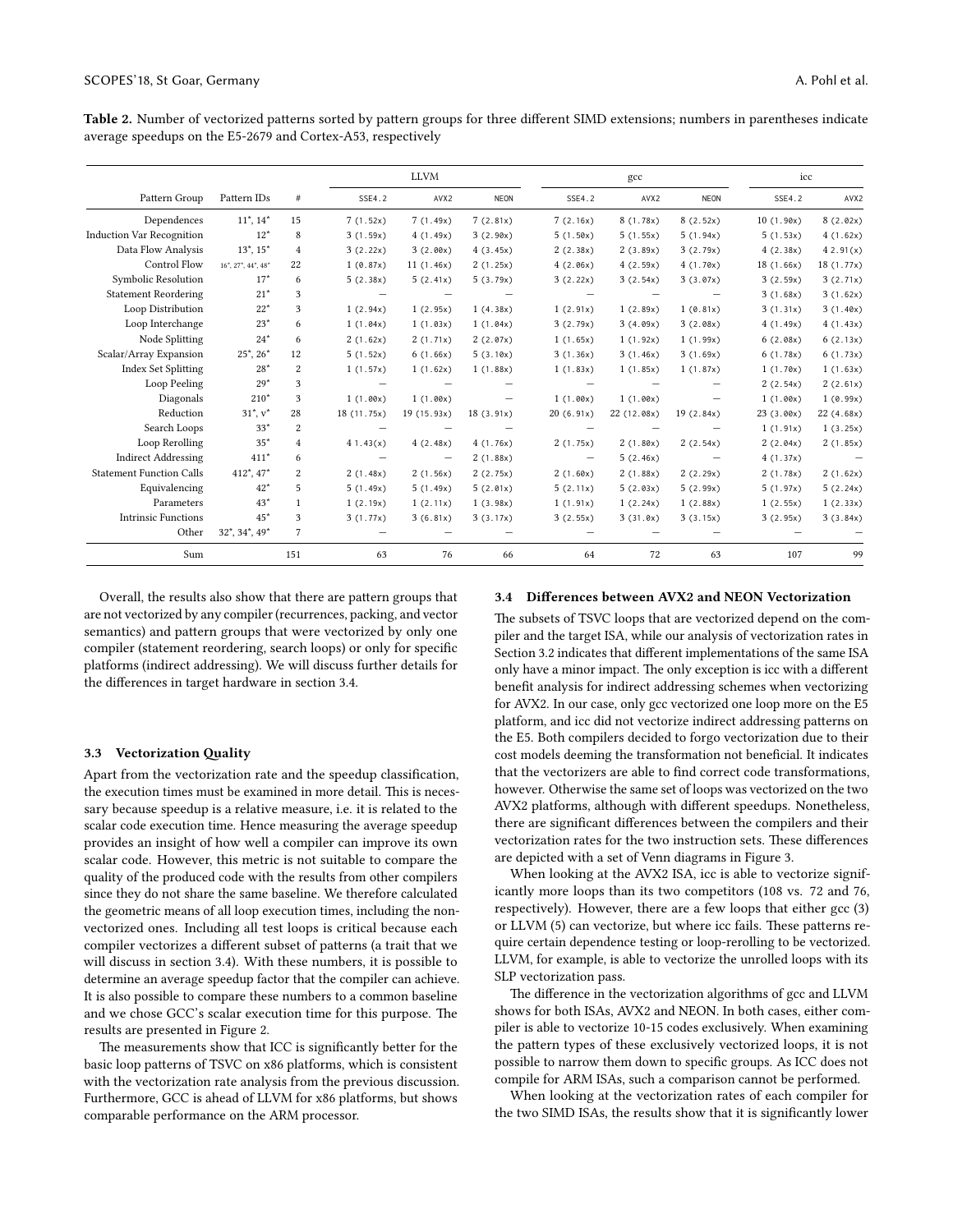<span id="page-4-1"></span>

Figure 2. Speedups and relative execution times after vectorization; results are based on the geometric mean of the full benchmark execution time (including non-vectorized codes)

<span id="page-4-2"></span>

Figure 3. Sets of TSVC loops vectorized by different compilers on different platforms

for the NEON platform. GCC vectorizes 9 loops only on the AVX2 processor, but none exclusively for the NEON ISA. LLVM is able to optimize 14 loops on AVX2 only, and 4 exclusively on the ARM processor. Two of the four loops on ARM have indirect addressing patterns. Another interesting observation is that for both compilers, 13 out of the 14 patterns which were exclusively vectorized on AVX2 contain control flow. This shows that both compilers are able to find a vectorization in general, but either cannot implement it with the NEON instruction set or deem it not beneficial.

# <span id="page-4-0"></span>4 Control Flow Vectorization

Based on the observation that loops with control flow are only vectorized for AVX2 ISAs, we analyzed the LLVM compiler to understand the limitations regarding the NEON instruction set.

# <span id="page-4-4"></span>4.1 State of the Art in LLVM

<span id="page-4-3"></span>Listing [1](#page-4-3) presents a basic loop containing control flow.

```
Listing 1. Basic loop containing control flow
```

```
int cond [n], in [n], out [n];
. . .
for (int i = 0; i < n; i + +) {
   if (\text{cond}[i]) {
       out[i] = in[i] + 1;}
}
```
In this example, the value of cond[i] determines if the following basic block is executed. As a consequence, the memory operations to read in[i] and write out[i] are executed conditionally, i.e. they are not performed for every loop iteration. The same applies to the arithmetic operation of  $in[i]+1$ . To vectorize such a code pattern, the compiler thus has to

- 1. conditionally read data
- 2. vectorize the arithmetic operations within the basic block
- 3. and conditionally store data.

These three steps can be solved independently within the compiler. In general, the second step of vectorizing the arithmetic operations is the same as for every other basic block or loop body and therefore does not require any modifications to the compiler. This is not the case for the memory operations. Here, three specific techniques are available:

- scalarizing
- hoisting/sinking
- and masking.

For load operations, scalarizing means a gathering of single data elements and aggregating them into a vector before applying the vectorized arithmetic operations. A scalarized store will use a regular store operation to write back only those elements of loop iterations where the conditional will hold true. It can be used with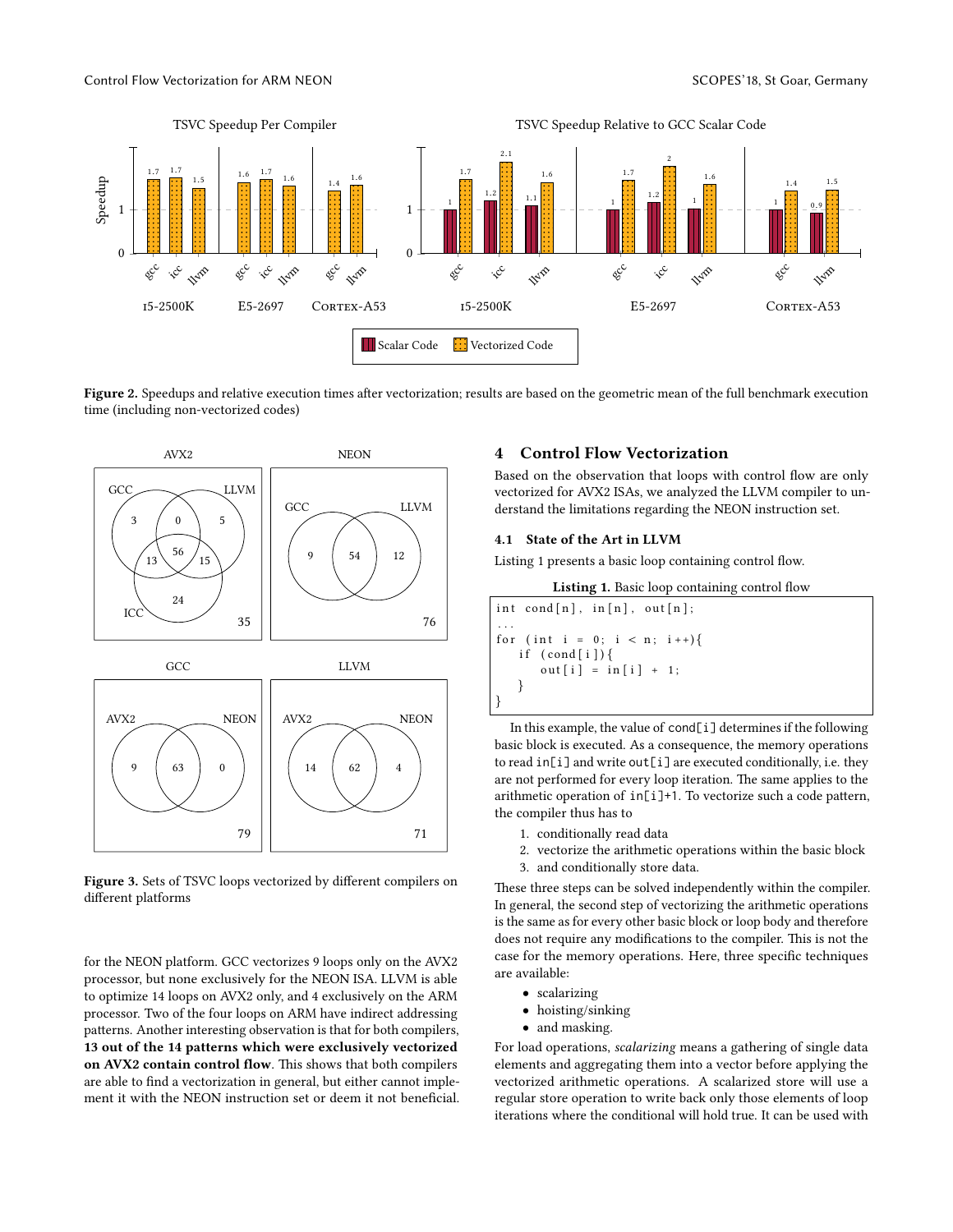any type of load operation, i.e. a vector load, masked load, or scalarized load. A scalarized load, however, requires a scalarized store and adds a significant overhead, which is why it is currently not used in LLVM.

Hoisting and sinking are further options currently utilized by LLVM. Hoisting a load is a technique to move memory read operations outside (above) the predicated basic block. This is done if the memory location is either read outside of the predicated block anyway, or if it is accessed in both branches of an if-then-else statement. In both cases, the compiler can assume that it is always safe to access this memory location and it can perform a vector load. The same conditions apply when sinking a store. If the memory location is written to outside of the predicated block, or a value is assigned to it in both cases of an if-then-else statement, the store instruction can be moved outside (below) the basic block; it is sunk. Since the memory accesses are no longer predicated after being hoisted/sunk, they can be vectorized. An example where hoisting and sinking can be applied is shown in Listing [2.](#page-5-0)

<span id="page-5-0"></span>Listing 2. Example of a loop where hoisting and sinking of memory operations can be applied

```
int \; \text{cond}[n], \; \text{in}[n], \; \text{out}[n];. . .
for (int i = 0; i < n; i++){
    if (cond[i]) {
        out[i] = in[i] + 1;}
    e l s e {
        out[i] = in[i] - 2;}
}
```
Nonetheless, further instructions, such as a select or vector shuf fling, might be required to obtain the correct write-back data. In the shown example, a write back vector has to be created from the results of the if and else branches.

The third, and most straight-forward approach, are masked load/ store operations. These vector instructions accept as an argument a binary mask that defines which elements of a vector should be read from/written to. They thereby assure that only these memory locations will be accessed or modified. However, this class of instructions is not available for all SIMD extensions. In our case, the AVX2 based platforms support them, while the NEON ISA extension does not. This is the root cause for the difference in vectorization rates on the two platforms, which we observed in section [3.4.](#page-3-1) Besides the missing masked operations for NEON, LLVM was not able to apply hoisting of read instructions to the benchmark codes. If the read operation is not vectorized, however, LLVM will not apply a partial vectorization of the basic block, for example by performing a scalarized load, vectorized arithmetic instructions, and a sunk store. As a consequence, most of the control flow loops were not vectorized for the NEON platform.

### 4.2 Vectorizing Load Operations for NEON

The challenge with vectorizing predicated load operations is to identify if it is legal to access all memory locations within the vector, which is the rationale behind load hoisting. If this is not possible and masked load operations are not available, the programmer can annotate the code by using pragmas such as #pragma clang loop vectorize (assume\_safety). This pragma explicitly declares

<span id="page-5-1"></span>

Figure 4. Example of using a conditional statement to mask out memory read accesses

all memory accesses to be safe and will result in a hoisted load. However, this is not an automatic approach and requires insight, knowledge and effort by the programmer. We therefore present an automatic methodology that does not rely on pragma annotations, but can be applied to any predicated load operation.

Figure [4](#page-5-1) shows an example of a conditional load, where the conditional statement is used to mask out memory accesses. In this example, it is safe to access all six elements of in[i] if they are located in the same memory page. That does not mean that all elements have to be accessed, as shown for data element  $d_2$ , where the conditional resolves to false despite the element being present in memory. For indices of  $i > 5$ , the kernel does not have access permissions for  $in[i]$  and the content of mem is undefined  $(X)$ . Trying to access the successive element of  $d_6$  would therefore lead to a memory access violation. Hence the conditional statement cond[i] prevents these accesses by masking out all memory accesses for larger indices. However, when vectorizating this code, such a transition from legal to illegal memory accesses can lie within a vector. Assuming a vectorization factor of four for the example, the second vectorized load would try to access elements  $d_4 - d_7$ , where trying to read the latter two can lead to access violations during execution. Nonetheless, information such as the size of the loaded array is not necessarily present and thus cannot be statically evaluated. The same applies to the trip count of the loop, i.e. the number of iterations. We therefore propose adding a runtime check for each vectorized loop execution to assess if it is safe to perform a vector load based on the evaluated conditional cond[i], which is independent of the input array sizes or loop iteration counts.

For our approach, we make the following two assumptions:

- allocated memory is contiguous, i.e. an array is stored in a contiguous memory region without gaps or jumps
- $\bullet$  accesses to memory can be expressed as a linear affine expressions, i.e. addresses are strictly increasing or decreasing.

Both of these conditions can be statically identified by the compiler today. As a first step to determine if it safe to perform a vector load, it needs to be understood how the vector elements are located in memory. For example, if all vector or array elements lie within one page of memory, it is safe to perform a vector load if at least one conditional evaluates to true. If all vector elements lie within two consecutive pages of memory, the first and last element of the conditional mask need to be set. In other words, per page of memory that is accessed within a vector, at least one conditional mask element needs to evaluate to true. To enable a vectorized load, a runtime check to test the conditional mask for a specific pattern can then be created based on the individual memory access pattern. These masks could potentially be tuned to each individual kernel,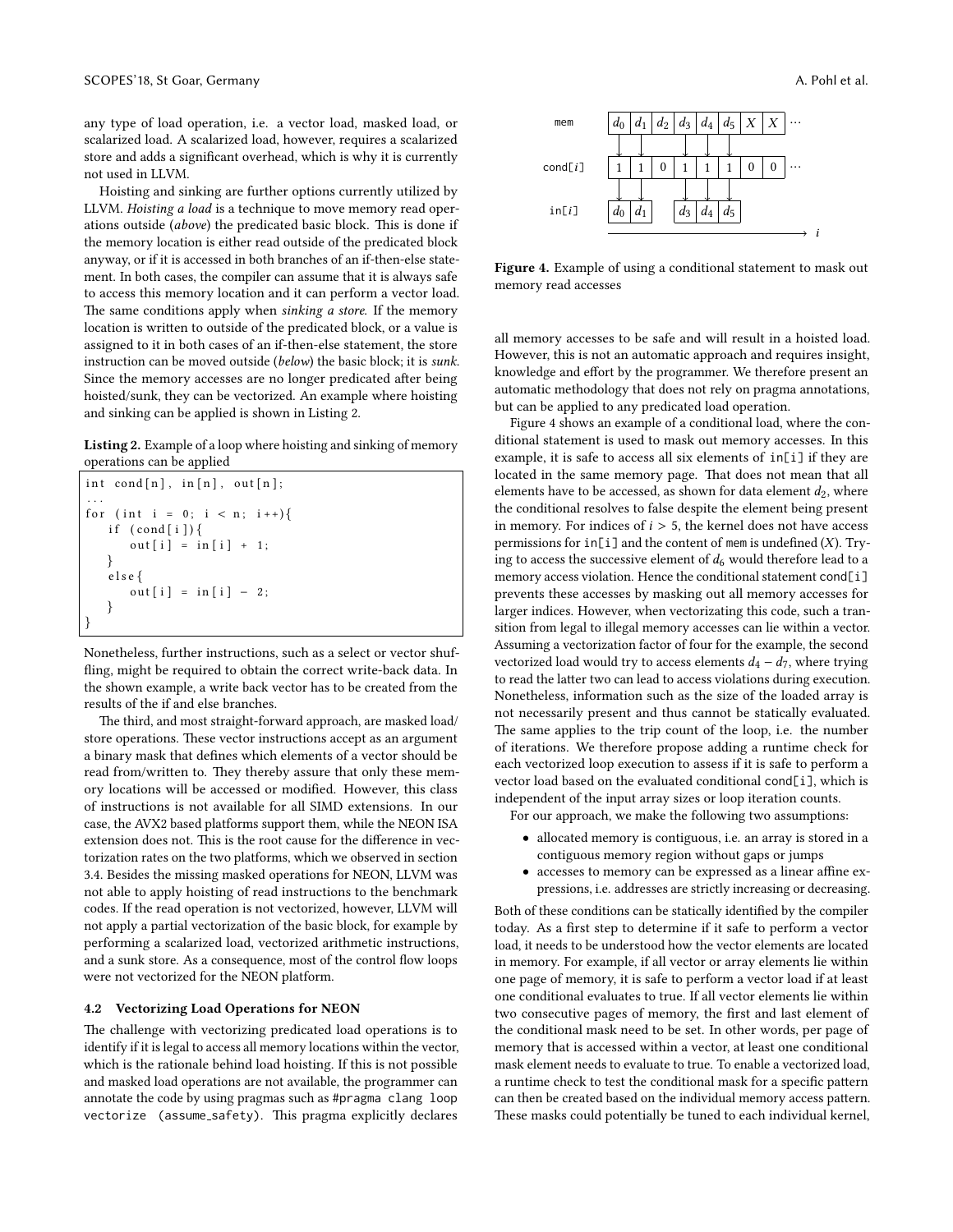e.g. by determining the iteration with a page break and splitting the loop accordingly at runtime to allow for a simple conditional check. However, this can also introduce significant overhead, which needs to be evaluated further. We therefore initially limit our approach to patterns where all vector elements lie within one or two pages of memory. Handling the case of all vector elements in two memory pages is the more generic approach and works for the first case, all elements in one page, as well. This approach can be applied if the compiler can determine a constant distance between vector elements of less than  $\frac{pagesize}{n\cdot distance}$ . In this case, it is sufficient to test<br>if the first and last element of the conditional evaluates to true (or if the first and last element of the conditional evaluates to true (or at least one element per page, which would have to be checked at runtime, thus adding more overhead). This is shown in Listing [3.](#page-6-0)

<span id="page-6-0"></span>Listing 3. Proposed runtime check to enable partial vectorization of conditional read operations for vectors whose elements lie within two pages of memory

```
vec cond_v [n];
cond_v = \ldotsif ( cond_v [0] & cond_v [n-1])do vec ;
e l s e
       do _s calar :
}
```
First, the conditional vector cond v is calculated for VF loop iterations. If it evaluates to true for the first and last iteration/element, cond v[0] and cond v[n-1] in the example, it is safe to vectorize the load and the vectorized code block can be executed. If it evaluates to false, it falls back to scalar code execution. The overhead added is therefore a straight forward binary test of one and operation per VF loop iterations. However, the conditional calculation is still vectorial, and our results in Section [5](#page-7-0) show that it compensates the 3% of added overhead.When assuming a probability of 50% for the conditional to evaluate to true, the benefit of vectorization outweights the performance impact of the added runtime check by far, especially for kernels with a high arithmetic intensity. Furthermore, the compiler is able to determine if adding overhead can be compensated by vectorization through its cost analysis, as the runtime check is static and does not depend on the basic block's code.

However, for small distances between elements, e.g. a consecutive access as shown in Figure [4,](#page-5-1) a page break within a vector will rarely occur. Here it would be sufficient to test if at least one element in the conditional mask evaluates to true for the majority of iterations. In such cases, it is more efficient to determine the number of iterations within a memory page based on the start addresses of the read vectors and split the loop accordingly. This will add overhead at runtime, but this calculation is executed only once per accessed memory page. With this additional calculation, a simple runtime check of (|cond\_v) suffices to determine if the vectorized code should be executed; otherwise, the next vector iteration can be evaluated.

With these proposals, it is possible to vectorize load operations on architectures without masked load instructions, such as processors supporting NEON. The approach is automatic and does not require code annotations or further code analysis, while adding limited overhead that is compensated by the vectorized conditional

calculation. However, the approach is only applicable to loops where the stride between vector elements can be determined.

### 4.3 Vectorizing Store Operations

As mentioned in Section [4.1,](#page-4-4) there are three techniques available for conditional store operations: using scalar predicated stores, sinking the store or applying masked store instructions. Sinking the store is dependent on the code and cannot be applied in general, while masked store store instructions are not available for all architectures, such as those supporting NEON. As a consequence, the scalar predicated store is the only globally applicable technique to foster conditional store instructions. But for the NEON instruction set, we have implemented an additional option: the select store.

The idea stems from the fact that the NEON instruction set supports select instructions, which merge two vectors based on a binary mask. Using the loop in Listing [1](#page-4-3) as an example, the select store is implemented in a read-modify-write sequence:

- 1. the original data of out is read from memory with a vector load for the next VF elements
- 2. the results of the basic block, i.e.  $in[i] + 1$ , are caculated for VF iterations
- 3. a write back vector is determined by merging the results of the basic block and the orginal values of out that were read in the first step, using the conditional cond\_v as a select mask
- 4. the write back vector is written to memory with a vector store, overwriting all data elements in memory.

Listing [4](#page-6-1) shows how to transform a masked store to a select store.

<span id="page-6-1"></span>Listing 4. Example of transforming a masked store to a select store

```
vec cond_v [n], result_v [n], out_v [n];
// masked store
masked\_store(&\text{ out}_v, cond_v, result_v);// select store
vec tmp_v [n], wb_data_v [n];tmp_v = vec\_load(\&out_v);wb\_data_v = select(cond_v, result_v, tmp_v);vec_c store (wb_data_v);
}
```
In order to apply a select store, it must be safe to read the data before modifying it. With our approach of vectorizing load operations based on the evaluated conditional, we can guarantee this safety. However, updating the data/writing in memory has an additional set of requirements. As long as the loop is executed in a single thread, it is safe to apply the above select store approach. But as soon as multi-threading is applied, it cannot be guaranteed that other threads do not access those data elements masked out by the conditional. In those cases, data of a masked out iteration could be modified after the read, but before the write back of the select store. As a consequence, the select store would overwrite elements with outdated content, causing corrupt data in memory. One way to avoid such scenario is to ensure that each thread processes a chunk of the loop that is a multiple of the vectorization factor. One options is annotating the code, for example by using the OpenMP pragma pragma omp parallel for (kind, chunk size). However, code annotation means that the approach is no longer fully automatic.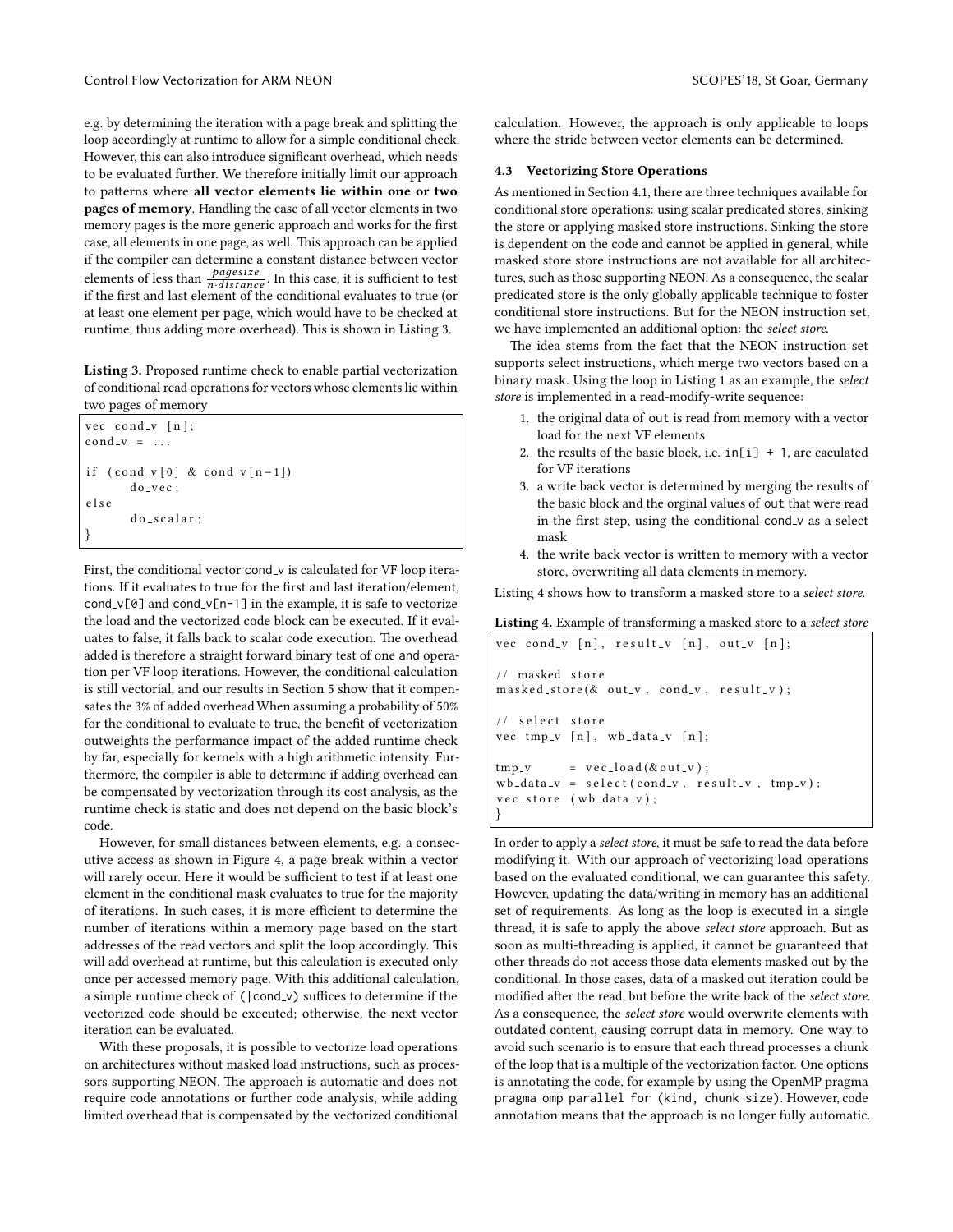

<span id="page-7-2"></span>

Figure 5. Performance comparison of different options to implement conditional store for loops with control flow, measured on the Cortex-A53 with  $VF = 4$ 

We therefore implemented another option: making the sequence of read-modify-write atomic. This atomic select store is translated to a load-acquire-store-release loop and a bit select instruction in the compiler. Due to the restrictions of atomic operations, it is now not possible for other threads to modify the data processed by the locking thread. It therefore ensures data coherency and the atomic select store can be applied automatically to all loops where it cannot be ensured at compile time that the program is either single threaded or the chunk size is a multiple of the VF.

Atomic operations do come with an overhead, however. We thus compared the performance of the select store, the atomic select store, and the  $-$  already existing  $-$  predicated scalar store. The results will be discussed in the next section.

# <span id="page-7-0"></span>5 Results

#### 5.1 Overhead Analysis for Conditional Load Operations

The goal of our approach is to enable the vectorization of loops while adding only a minimal overhead. We therefore need to analyze three aspects in particular:

- the overhead added
- the worst case performance
- the best case performance

The overhead can be assessed when the vectorized code is never executed, i.e. when the test of (cond\_v[0] & cond\_v[3]) always evaluates to false and the fall back option of scalar code is executed for all loop iterations. To test this scenario, we used kernel pattern s271, shown in Listing [5.](#page-7-1)

<span id="page-7-1"></span>Listing 5. Kernel for overhead analysis of conditional load

```
// code pattern s271for (int i = 0; i < n; i++){
   if (b[i] > 0)a[i] += b[i] * c[i];
   }
}
```
Furthermore, we set all values of b to zero and implemented two intrinsics based versions of the code, one with and one without the added runtime check; both versions use a scalar predicated store. The measured execution times show that the runtime check adds an overhead of merely 3%. This number is based on the vectorized calculation of b[i] > 0. For regular scalar code, each element would be evaluated separately, and the three percent overhead added by the runtime check will be compensated by the vectorized conditional calculation.

To emulate the worst case scenario, we set the values in b so the conditional statement would evaluate to the pattern

$$
\text{cond} = \{1, 0, 0, 1, 1, 0, 0, 1, 1, 0, 0, 1...\}
$$

Here, the full overhead of vectorization is added for each iteration, although only half the number of elements per vector are executed. However, the vectorized version including the runtime check still achieves a speedup over scalar code of 1.34x.

The best-case scenario is when the vectorized code is always taken, i.e. the full advantage can be taken from the vectorized code. For this purpose, all values of b were set to values greater than zero. We also enabled the auto-vectorizer to vectorize the loop by annotating the code so that load hoisting could be performed. When comparing the execution times, we are almost able to reach the auto-vectorizer's performance (a speedup of 1.91x vs 1.79x). So although we are exploiting the full speedup potential, we are able to vectorize loops that are currently not vectorized. Hence we achieve a significant speedup over state of the art with our approach.

These numbers are generated with the straight-forward code pattern shown in Listing [5.](#page-7-1) For even simpler patterns, the overhead might be slightly higher. However, the overhead is static, as the conditional check does not depend on the actual kernel code within the basic block. For kernels with a higher arithmetic intensity, the percentage of overhead will therefore decrease further.

### 5.2 Performance Comparison of Select Store Operations

Out of the 13 loop patterns containing control flow that were not vectorized, three of them could be vectorized after ensuring the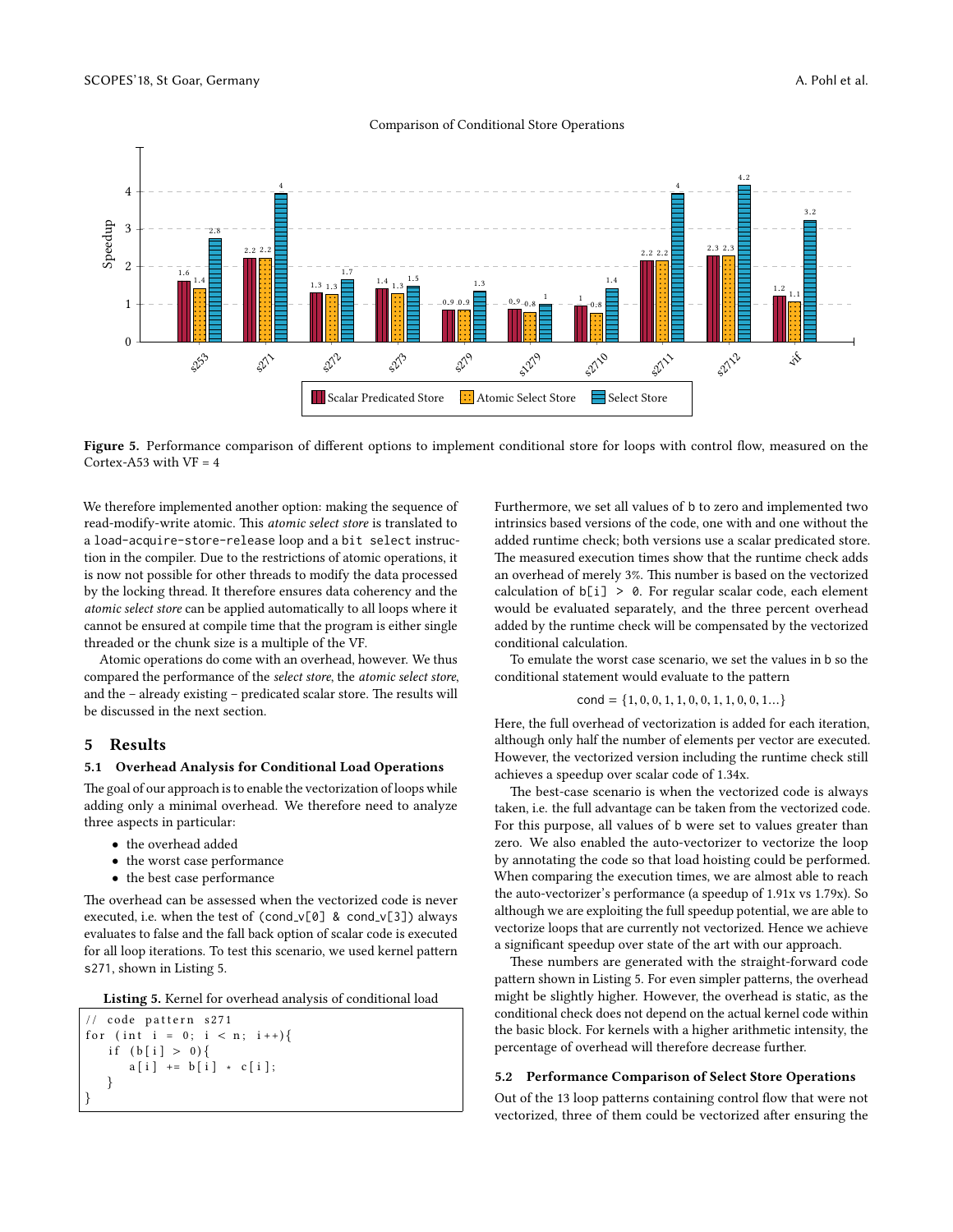safety of hoisting the load via code annotation. We therefore limited our performance analysis to the remaining ten loops and benchmarked the codes after compiling them with a modified LLVM to apply our select store and atomic select store techniques. Figure [5](#page-7-2) shows the results of this analysis.

For all loops, the select store approach outperforms the scalar predicated store and the atomic select store. The achieved speedup is higher by at least 5%, and for some patterns, it is up to a factor of  $2x$ better. Hence it is always recommendable to apply this technique when a code is executed in single-thread mode, or a thread chunk size of a multiple of the VF can be guaranteed.

For multi-threaded applications where this cannot be ensured, the scalar predicated store and the atomic select store need to be compared. The figure shows that the performance of the two is comparable for most of the loops, with the atomic select store being slightly behind the performance of the scalar predicated store. This is due to the overhead added by making the instruction atomic. Furthermore, there are loops (s279, s1279, and s2710), where both approaches show a slowdown. Here, the profitability analysis of the compiler fails and code is vectorized despite an overhead effacing all performance gains.

It must be noted that all speedup measurements are relative to the scalar code performance and depend on the branching probability, its distribution and the vectorization factor. We therefore performed a second evaluation to understand these factors better in the next subsection.

### 5.3 Profitability Analysis

The focus of this work has been to enable auto-vectorization of loops containing control flow for architectures without native support for masked instructions. As seen in Figure [5,](#page-7-2) however, vectorization is not necessarily profitable. We therefore analyzed the profitability of our approaches as well and identified the key contributing factors as:

- the largest vectorized data type: the available vector registers have a fixed length, e.g. 128 bit for the Cortex-A53. The data type therefore directly impacts the maximum possible vectorization factor, which again impacts the possible speedup. So far, all results are based on single-precision floating point arrays, i.e. vectors of 4x32 bit. For this analysis, we scale the dataypes from characters  $(8 \text{ bit}, \text{VF} = 16)$ to double precision floating point (64 bit,  $VF = 2$ ).
- the branching probability: when vectorizing basic blocks with control flow, iterations will be executed that are masked out by the conditional statement. Their results will be discarded before the write back. Therefore, when an if-branch is rarely taken, the vectorized code might not be beneficial due to the redundantly executed iterations. In the experiment, we scaled the branching probability from 0% to 100% assuming an interleaved scheme, i.e. for a ratio of 25%, one out of every four iterations was set to be taken.
- the arithmetic intensity: vectorization in general adds overhead. For example, an aggregation of vector elements might be needed. Thus it can be faster to execute code scalarly, especially if there are few arithmetic operations that can be sped up within the processor. To understand this impact, we executed our analysis with two different kernels showing a varying arithmetic intensity. They are shown in Listing [6.](#page-8-1)

<span id="page-8-1"></span>Listing 6. Kernels with different arithmetic intensity for profitability analysis

```
type \, cond[n], a[n], b[n], c[n], d[n];// Kernel 1
for (int i = 0; i < n; i + +) {
   if (cond[i]){
       a[i] += 1;
   }
}
// Kernel 2
for (int i = 0; i < n; i++){
   if (\text{cond} [\; i \;])a[i] = b[i] + c[i] * d[i];}
}
```
The results of this experiment are shown in the heatmaps of Figure [6.](#page-9-23) It can be seen that the profitability of vectorization is limited for the larger data types, i.e. 64 bit integers and floating point numbers. For the first kernel with the lower arithmetic intensity only the select store is profitable, while the scalar predicated store is in the range of scalar performance and the overhead of the atomic select store causes slowdowns. Another observation is that all techniques cause slowdowns if the vectorized code is never executed, i.e. the ratio is 0%. Again, especially large data types are affected.

It can also be seen, however, that all three techniques show significant speedups for smaller data types, such as characters (8 bit) or shorts (16 bit). The only exception is the scalar predicated store for 16 bit integers, where the branch predictor causes significant performance impacts. When taking a closer look at the magnitude of these speedups, both select store approaches outperform the state of the art, the scalar predicated store. For the kernel with the lower arithmetic intensity, the speedup over the state of the art ranges between 1.9x and 9.3x, while for the second kernel the speedup over state of the art ranges between 0.95X and 3.58x. In this case, the slowdown results from an execution probability of 0% and the added overhead of the never-executed code.

In today's auto-vectorizers, the branching probability is assumed to be 50% when performing the profitability analysis. Based on this assumption, our methods of select store and atomic select store always outperform the state of the art for conditional store operations of small data types. It is thus safe to replace it with our approach, yielding a significantly higher speedup by a factor of up to 7x.

# <span id="page-8-0"></span>6 Conclusions

Vectorization is an important opitmization technique in today's compilers. We analyzed the capabilities of the most popular C/C++ compilers' auto-vectorizers. The analysis was performed on hardware platforms supporting AVX2 and NEON. On the AVX2 platforms, GCC and ICC were able to increase their vectorization rates compared to a similar analysis performed in 2011. However, we show in our analysis that the vectorization rates are lower for NEON platforms. We identified the problem to be the missing masked load/store operations needed to vectorize basic blocks that contain control flow, i.e. that are wrapped by an if(-else) statement.